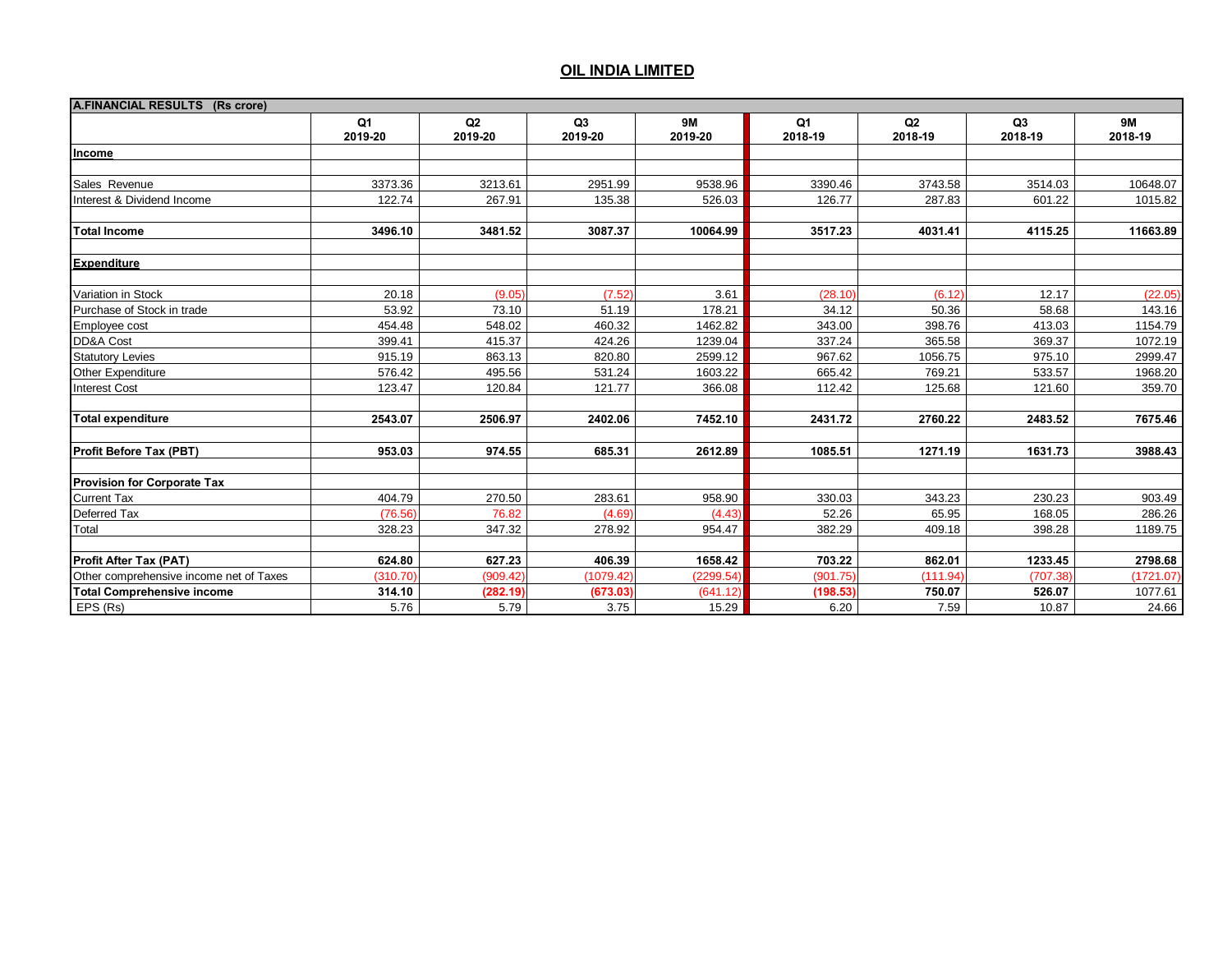| <b>B.PHYSICAL QTY</b> |                  |               |                           |                      |               |               |               |                      |
|-----------------------|------------------|---------------|---------------------------|----------------------|---------------|---------------|---------------|----------------------|
|                       | Q1<br>2019-20    | Q2<br>2019-20 | Q <sub>3</sub><br>2019-20 | <b>9M</b><br>2019-20 | Q1<br>2018-19 | Q2<br>2018-19 | Q3<br>2018-19 | <b>9M</b><br>2018-19 |
| 1. Production         |                  |               |                           |                      |               |               |               |                      |
| Crude Oil (MMT)       |                  |               |                           |                      |               |               |               |                      |
|                       | $-$ OIL<br>0.807 | 0.807         | 0.741                     | 2.355                | 0.836         | 0.848         | 0.831         | 2.516                |
|                       | - JV<br>0.003    | 0.004         | 0.003                     | 0.010                | 0.004         | 0.003         | 0.003         | 0.010                |
| Condensate            | 0.003            | 0.005         | 0.003                     | 0.011                | 0.004         | 0.004         | 0.004         | 0.012                |
| Total (incl. JV)      | 0.813            | 0.816         | 0.747                     | 2.376                | 0.844         | 0.855         | 0.838         | 2.538                |
| Gas (BCM)             |                  |               |                           |                      |               |               |               |                      |
|                       | $-$ OIL<br>0.680 | 0.704         | 0.664                     | 2.048                | 0.670         | 0.696         | 0.695         | 2.061                |
|                       | - JV<br>0.032    | 0.043         | 0.034                     | 0.109                | 0.026         | 0.038         | 0.037         | 0.101                |
| Total (incl. JV)      | 0.712            | 0.747         | 0.697                     | 2.157                | 0.696         | 0.734         | 0.732         | 2.162                |
| O+OEG (MMT)           | 1.525            | 1.563         | 1.444                     | 4.533                | 1.540         | 1.589         | 1.570         | 4.700                |
| LPG (TMT)             | 9.293            | 4.310         | 6.893                     | 20.496               | 7.902         | 8.823         | 7.818         | 24.543               |
| 2.Sales               |                  |               |                           |                      |               |               |               |                      |
| Crude Oil (MMT)       |                  |               |                           |                      |               |               |               |                      |
|                       | - OIL<br>0.792   | 0.784         | 0.721                     | 2.297                | 0.804         | 0.826         | 0.808         | 2.438                |
|                       | $-JV$<br>0.004   | 0.003         | 0.003                     | 0.010                | 0.004         | 0.003         | 0.003         | 0.010                |
| Condensate            | 0.002            | 0.003         | 0.002                     | 0.007                | 0.003         | 0.002         | 0.003         | 0.008                |
| Total (incl. JV)      | 0.798            | 0.790         | 0.726                     | 2.314                | 0.811         | 0.831         | 0.814         | 2.456                |
| Gas Sales (BCM)       |                  |               |                           |                      |               |               |               |                      |
|                       | $-$ OIL<br>0.594 | 0.635         | 0.576                     | 1.805                | 0.581         | 0.622         | 0.623         | 1.826                |
|                       | $-JV$<br>0.019   | 0.026         | 0.022                     | 0.067                | 0.016         | 0.023         | 0.023         | 0.062                |
| Total (incl. JV)      | 0.613            | 0.661         | 0.598                     | 1.872                | 0.597         | 0.645         | 0.646         | 1.888                |
| LPG (TMT)             | 9.442            | 4.672         | 6.555                     | 20.669               | 8.035         | 8.580         | 8.059         | 24.674               |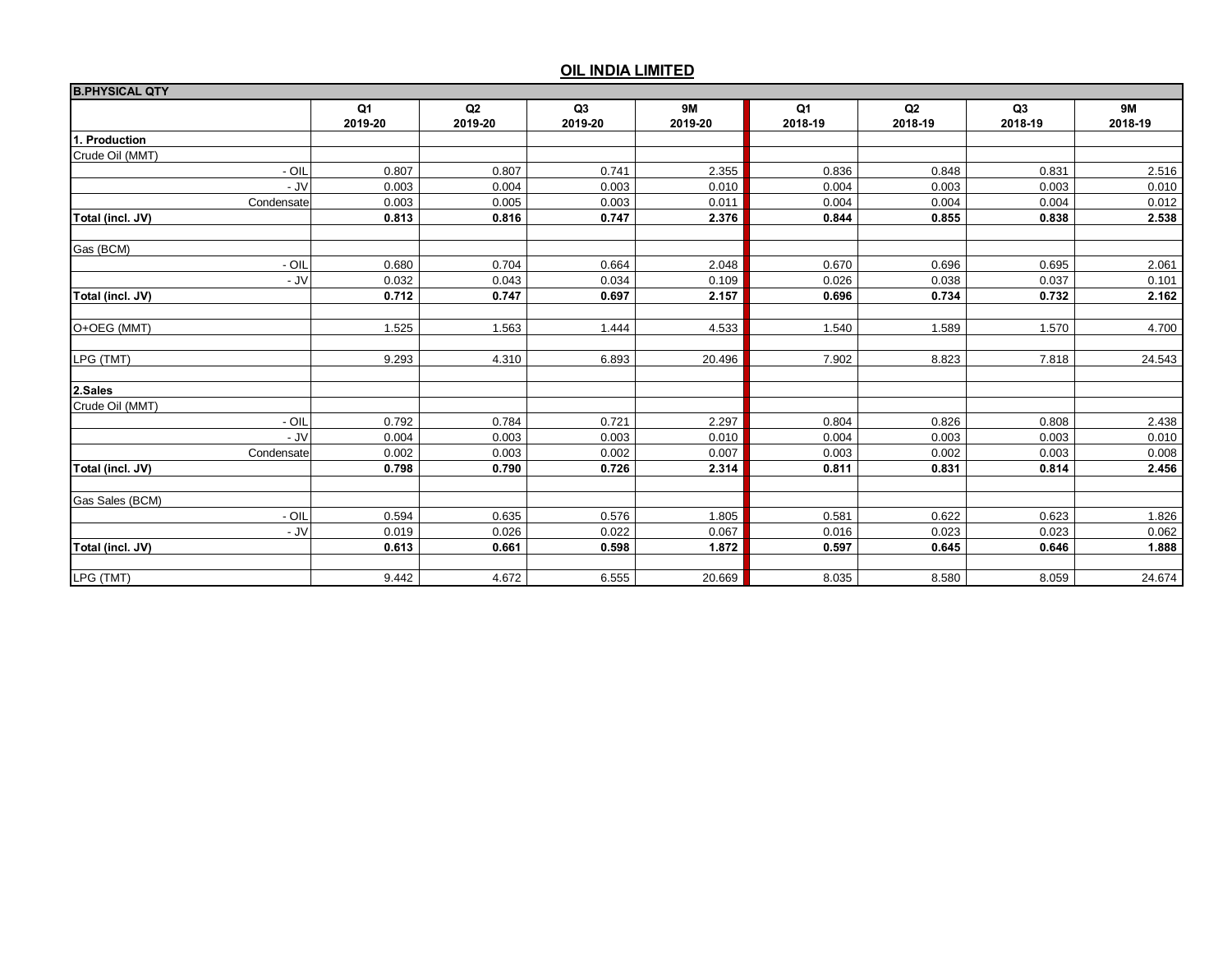| <b>C. FINANCIAL FIGURES (Rs crore)</b> |               |               |                           |                      |                           |               |               |                      |
|----------------------------------------|---------------|---------------|---------------------------|----------------------|---------------------------|---------------|---------------|----------------------|
|                                        | Q1<br>2019-20 | Q2<br>2019-20 | Q <sub>3</sub><br>2019-20 | <b>9M</b><br>2019-20 | Q <sub>1</sub><br>2018-19 | Q2<br>2018-19 | Q3<br>2018-19 | <b>9M</b><br>2018-19 |
| Crude Oil Sales                        |               |               |                           |                      |                           |               |               |                      |
| - Excl JV                              | 2593.20       | 2399.50       | 2312.77                   | 7305.47              | 2755.90                   | 3017.70       | 2755.62       | 8529.22              |
| -JV                                    | 10.96         | 9.59          | 6.91                      | 27.46                | 11.38                     | 11.14         | 12.92         | 35.44                |
| Total (incl. JV)                       | 2604.16       | 2409.09       | 2319.68                   | 7332.93              | 2767.28                   | 3028.84       | 2768.54       | 8564.66              |
| Gas Sales                              |               |               |                           |                      |                           |               |               |                      |
| - Excl JV                              | 465.16        | 505.27        | 399.00                    | 1369.43              | 351.99                    | 393.24        | 452.03        | 1197.26              |
| -JV                                    | 19.95         | 27.05         | 18.94                     | 65.94                | 12.62                     | 18.64         | 21.71         | 52.97                |
| Total (incl. JV)                       | 485.11        | 532.32        | 417.94                    | 1435.37              | 364.61                    | 411.88        | 473.74        | 1250.23              |
|                                        |               |               |                           |                      |                           |               |               |                      |
| <b>LPG</b>                             | 39.03         | 15.05         | 22.44                     | 76.52                | 28.31                     | 40.85         | 39.74         | 108.90               |
| Condensate                             | 6.62          | 7.99          | 6.76                      | 21.37                | 10.51                     | 11.46         | 8.83          | 30.80                |
| Transportation Income                  | 91.03         | 99.60         | 72.25                     | 262.88               | 89.82                     | 99.70         | 100.95        | 290.47               |
| Total                                  | 136.68        | 122.64        | 101.45                    | 360.77               | 128.64                    | 152.01        | 149.52        | 430.17               |
|                                        |               |               |                           |                      |                           |               |               |                      |
| Income from Renewable resources        | 40.62         | 38.96         | 21.25                     | 100.83               | 41.44                     | 53.47         | 17.59         | 112.50               |
|                                        |               |               |                           |                      |                           |               |               |                      |
| Income from OFC Fibre Leasing          | 3.23          | 3.26          | 3.28                      | 9.77                 | 3.51                      | 3.50          | 2.94          | 9.95                 |
|                                        |               |               |                           |                      |                           |               |               |                      |
| <b>Sale Revenue</b>                    | 3269.80       | 3106.27       | 2863.60                   | 9239.67              | 3305.48                   | 3649.70       | 3412.33       | 10367.51             |
| Claim towards Natural Gas Subsidy      | 92.64         | 105.53        | 86.81                     | 284.98               | 78.47                     | 89.46         | 100.19        | 268.12               |
| Income from Services                   | 10.92         | 1.81          | 1.58                      | 14.31                | 6.51                      | 4.42          | 1.51          | 12.44                |
| <b>Other Operating Income</b>          | 103.56        | 107.34        | 88.39                     | 299.29               | 84.98                     | 93.88         | 101.70        | 280.56               |
|                                        |               |               |                           |                      |                           |               |               |                      |
| <b>Revenue from operations</b>         | 3373.36       | 3213.61       | 2951.99                   | 9538.96              | 3390.46                   | 3743.58       | 3514.03       | 10648.07             |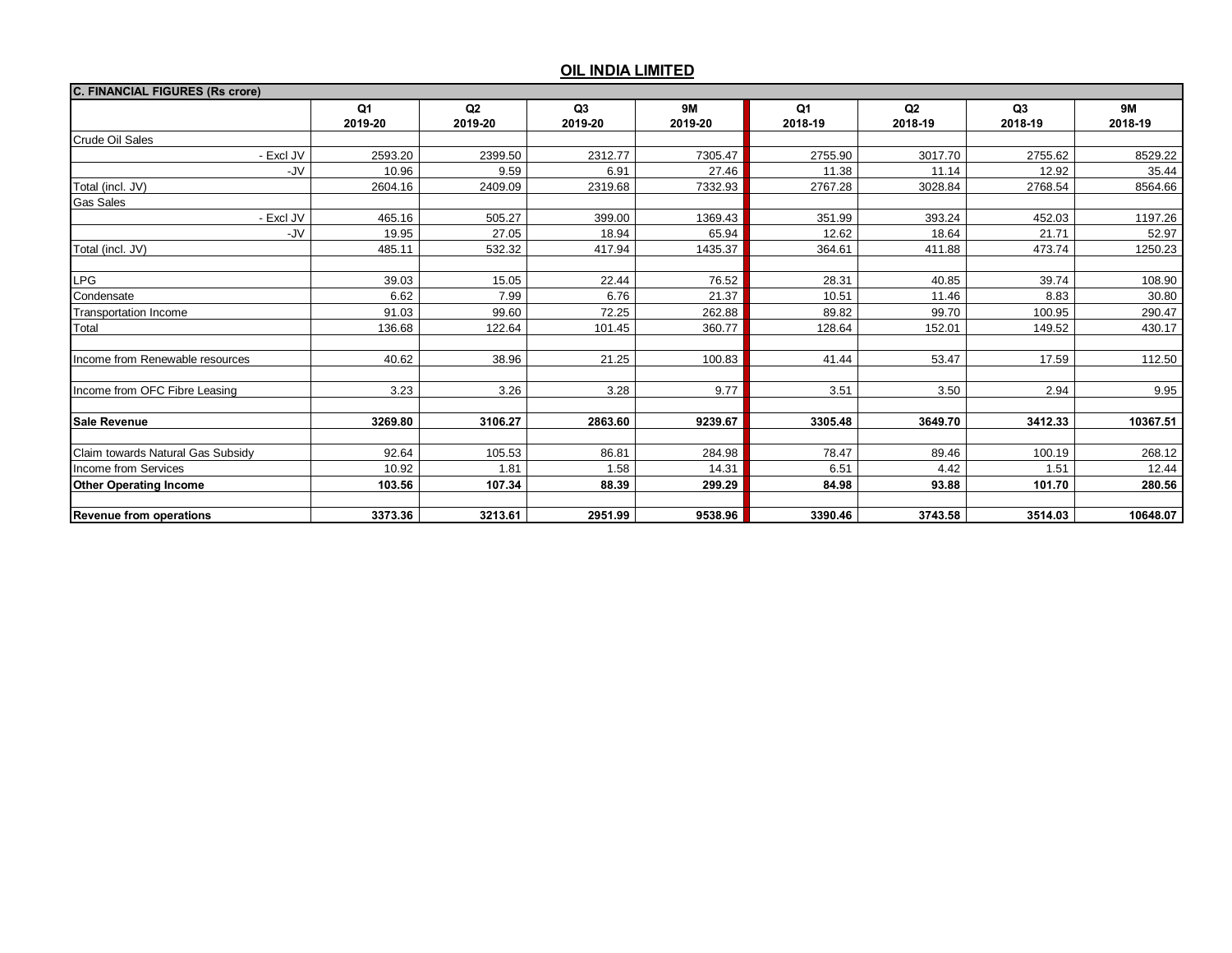|                                        | Q1<br>2019-20 | Q2<br>2019-20 | Q3<br>2019-20 | <b>9M</b><br>2019-20 | Q1<br>2018-19 | Q2<br>2018-19 | Q3<br>2018-19 | <b>9M</b><br>2018-19 |
|----------------------------------------|---------------|---------------|---------------|----------------------|---------------|---------------|---------------|----------------------|
|                                        |               |               |               |                      |               |               |               |                      |
| Depreciation                           | 118.88        | 122.09        | 125.25        | 366.22               | 95.95         | 102.57        | 103.27        | 301.79               |
| Depletion                              | 276.36        | 287.67        | 294.49        | 858.52               | 236.55        | 258.16        | 261.28        | 755.99               |
| Amortization                           | 4.17          | 5.61          | 4.52          | 14.30                | 4.74          | 4.85          | 4.82          | 14.41                |
| <b>Total</b>                           | 399.41        | 415.37        | 424.26        | 1239.04              | 337.24        | 365.58        | 369.37        | 1072.19              |
|                                        |               |               |               |                      |               |               |               |                      |
| <b>E. STATUTORY LEVIES (Rs crore)</b>  |               |               |               |                      |               |               |               |                      |
| Royalty                                | 472.01        | 451.56        | 424.90        | 1348.46              | 497.41        | 540.63        | 503.46        | 1541.50              |
| Cess                                   | 443.18        | 411.57        | 395.90        | 1250.66              | 470.21        | 516.12        | 471.64        | 1457.97              |
| <b>Total</b>                           | 915.19        | 863.13        | 820.80        | 2599.12              | 967.62        | 1056.75       | 975.10        | 2999.47              |
|                                        |               |               |               |                      |               |               |               |                      |
| <b>Royalty</b><br>Onshore              |               |               |               |                      |               |               |               |                      |
| - Crude Oil                            | 419.37        | 395.11        | 379.10        | 1193.57              | 457.60        | 496.00        | 451.89        | 1405.49              |
| - Natural Gas                          | 52.64         | 56.45         | 45.80         | 154.89               | 39.81         | 44.63         | 51.57         | 136.01               |
| <b>Total</b>                           | 472.01        | 451.56        | 424.90        | 1348.46              | 497.41        | 540.63        | 503.46        | 1541.50              |
| F. OTHER EXPENDITURE (Rs crore)        |               |               |               |                      |               |               |               |                      |
|                                        |               |               |               |                      |               |               |               |                      |
| Provisions                             | 286.14        | (191.87)      | 20.65         | 114.92               | 43.09         | 123.26        | 18.63         | 184.98               |
| Consumption of materials               | 61.88         | 65.38         | 54.69         | 181.95               | 48.18         | 53.08         | 50.64         | 151.90               |
| Cost of support services               | 188.78        | 219.11        | 260.50        | 668.39               | 285.55        | 278.75        | 272.66        | 836.96               |
| Insurance, rent, CSR, sundry exps.etc. | 40.67         | 157.37        | 129.79        | 327.83               | 169.39        | 270.94        | 148.46        | 588.79               |
| exploration cost written off           | (1.05)        | 245.57        | 65.61         | 310.13               | 119.21        | 43.18         | 43.18         | 205.57               |
| Total                                  | 576.42        | 495.56        | 531.24        | 1603.22              | 665.42        | 769.21        | 533.57        | 1968.20              |